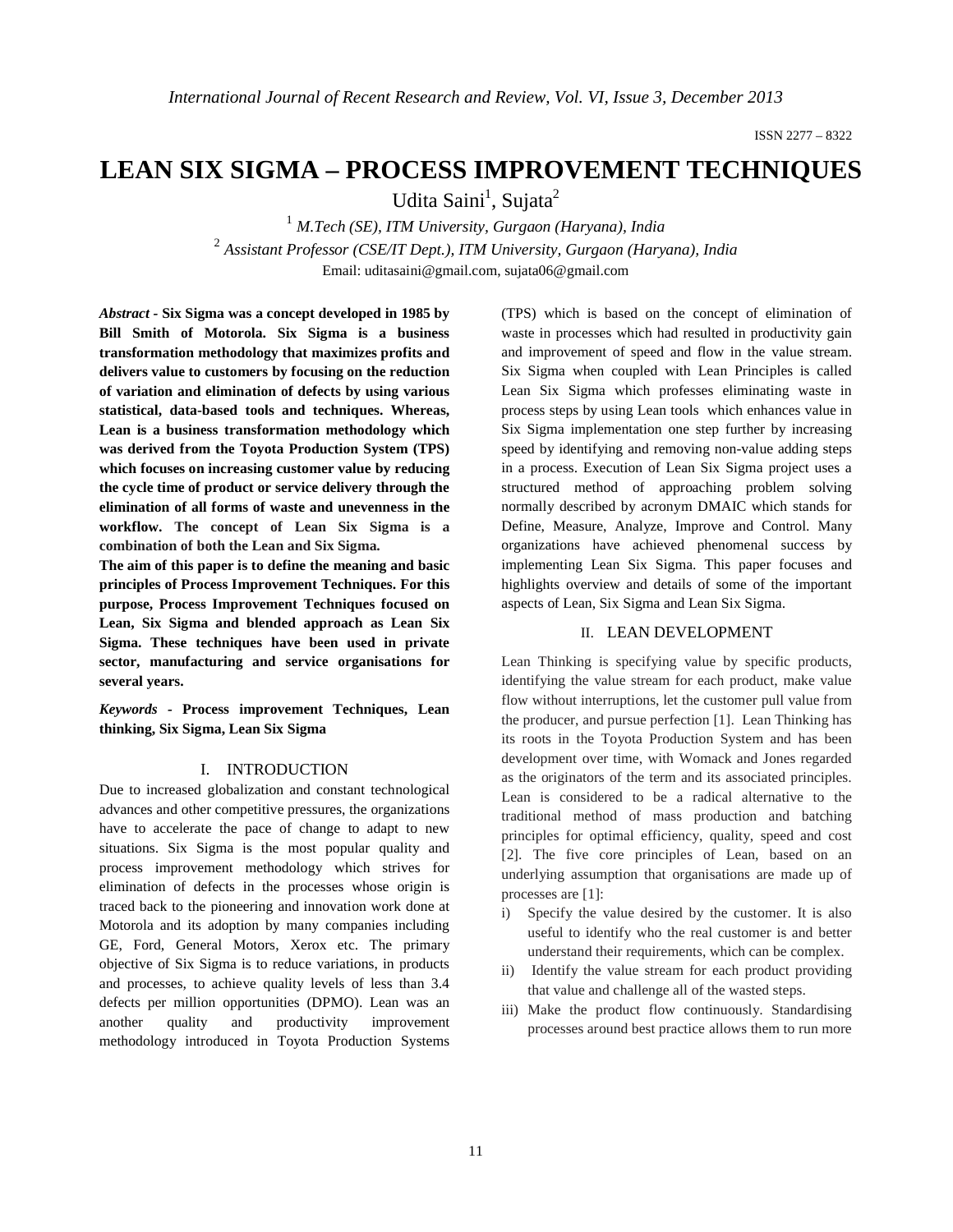smoothly, freeing up time for creativity and innovation. smoothly, freeing up time for creativity and<br>innovation.<br>Introduce pull between all steps where continuous flow<br>is impossible. This focuses upon the demand from the

- iv) Introduce pull between all steps where continuous flow customer and triggers events backwards through the value chain. In this way inventory and human activity is linked to customer needs.
- v) Manage towards perfection so that non-value adding activity will be removed from the value chain and the number of steps and the amount of time and Manage towards perfection so that non-value adding<br>activity will be removed from the value chain and the<br>number of steps and the amount of time and<br>information needed to serve the customer continually falls.



Fig. 1: Lean Development Cycle

Within Lean it is stated that all other activities that do not Within Lean it is stated that all other activities that do not provide value are a waste and should be eliminated [3]. Therefore, a crucial element of Lean is the removal of non Therefore, a crucial element of Lean is the removal of non added value or waste, variability and inflexibility [4]. These also have Japanese terms of muda (waste), mura (unevenness) and muri (overburden) [3]. These also have Japanese terms of muda (waste), mura<br>(unevenness) and muri (overburden) [3].<br>Bhatia and Drew [4] identify those which are of particular

relevance to the any business are:

- i) Waste; scrap and rework, waiting, inventory, unnecessary motion, unnecessary transport, over production and over processing.
- ii) Variability; examples of which in public services include the variation is gathering evidence for a trial.
- iii) Inflexibility especially with regard to staffing levels being inflexible and the same every day on the assumption that a standard service necessarily offers economies of scale, whereas customer segments require different levels and types of service. and the same every day on the<br>a standard service necessarily offers<br>cale, whereas customer segments<br>evels and types of service.<br>an implementation have also been

Many tools for Lean implementation have also been suggested and are capable of being utilised within any business [5], [6]:

i) Understanding customer value and what the customer considers waste. Focusing on not only the ultimate customer but internal and external customers as well.

members tasks to determine their internal and external Reviewing customer complaints, and assigning team<br>members tasks to determine their internal and external<br>customers values and what they consider waste in this process.

- ii) Running Kaizen Blitz or rapid improvement events involving employees from with and/or across departments, which scope out issues to be resolved and implement the required changes.
- anyand customers Reviewing customer complaints, and assigning team iii) Carrying out process mapping and value stream: Mapping out the process and assigning cycle and value-added time to each step, looking for bottlenecks, and listing any team concerns or questions addressed at a later time. Also root cause analysis and brainstorming can be used to analyse the bottlenecks, find solutions, and streamline the process. involving employees from with and/or across<br>departments, which scope out issues to be resolved and<br>implement the required changes.<br>Carrying out process mapping and value stream:<br>Mapping out the process and assigning cycle
	- iv) 5S activity as part of, or separate to, the Kaizen Blitz find solutions, and streamline the process.<br>
	5S activity as part of, or separate to, the Kaizen Blitz<br>
	and process mapping. 5S is a rigorous form of housekeeping which supports the pursuit of waste elimination. It consists of:
	- a) Seiri (Sifting): Comprises of the removal of all unnecessary items.
	- b) Seiton (Simplifying): This is when work site items are arranged in the most effective way which could influenced by frequency of use, work sequence or weight/size. The location for each item is clearly visible and labelled – so if something is missing or in the wrong place it can be clearly seen. housekeeping which supports the pursuit of waste<br>elimination. It consists of:<br>Seiri (Sifting): Comprises of the removal of all<br>unnecessary items.<br>Seiton (Simplifying): This is when work site items are<br>arranged in the most
	- c) Seiso (Sweeping): The traditional view of housekeeping about keeping everything clean, even spotless. visible and labelled – so if something is missing or in<br>the wrong place it can be clearly seen.<br>Seiso (Sweeping): The traditional view of<br>housekeeping about keeping everything clean, even<br>spotless.<br>Shitsuke (Standardise):
	- d) Shitsuke (Standardise): Regularly auditing the workplace to ensure standards are being maintained and improved.
	- e) Seiketsu (Self Discipline): To do with general working environment, provision of work wear and the housekeeping.
	- v) Implement cross-functional teams involving all Implement cross-functional teams involving all relevant employees that work directly on the process at all levels within and outside of the department.
	- vi) The implementation of standard work, which is a method of defining, organising and agreeing the activity in a process to ensure the most effective and efficient use of resources, people, tools and equipment. of defining, organising and agreeing the<br>in a process to ensure the most effective and<br>t use of resources, people, tools and equipment.<br>Visual Management as a means to display
	- vii) Using Visual Management as a means to displ standards or targets in a process area, together with the current performance achieved. The purpose of this is to make problems visible to the whole team quickly, that they can be tackled promptly. rds or targets in a process area, together with the<br>t performance achieved. The purpose of this is to<br>problems visible to the whole team quickly, so

that they can be tackled promptly.<br>It is important to note that Lean is argued to be a philosophy suggesting that what organisations need or are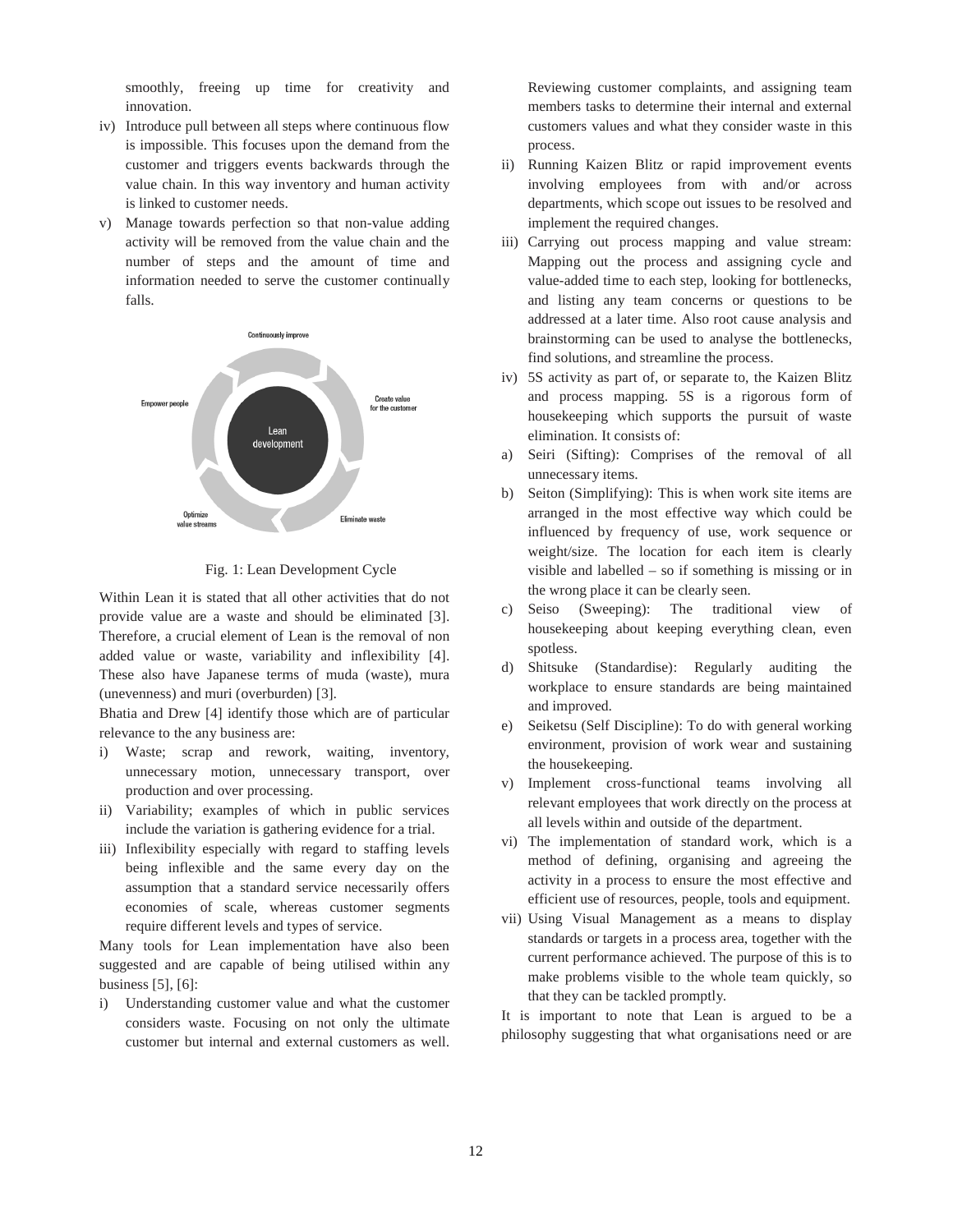creating is a Lean lifestyle [3],[6]. Also the implementation of Lean is described as a journey with the various stages of the implementation being landmarks of the total journey [6].

#### III. SIX SIGMA METHODOLOGY

The basic goal of a Six Sigma strategy is to reduce variation within the tolerance or specification limits of a service performance characteristic. In order to improve the quality of a typical service, it is imperative to measure or quantify variation and then develop potential strategies to reduce variation [7]. Six Sigma aims to reduce organisational costs and enhancing customer satisfaction through the reduction of defects or service failure. It concentrates on measuring product/service quality, reducing variation, driving process improvements and reducing cost, using a set of statistical and management tools to make improvement leaps [8]. Six Sigma projects aim to reduce the defect rate to a maximum of 3.44 errors per million exposures (i.e. 0.00000344%) [9] as shown in Table I [10]. Although Antony [7] reminds us that the focus of Six Sigma is not on counting the defects in processes, but the number of opportunities within a process that could result in defects.

|--|--|--|--|--|

| <b>Sigma</b>   | <b>DPMO</b> | Percent     | <b>Percentage</b> |
|----------------|-------------|-------------|-------------------|
| level          |             | defective   | yield             |
|                | 691,462     | 69%         | 31%               |
| $\mathfrak{2}$ | 308,538     | 31%         | 69%               |
| 3              | 66,807      | 6.7%        | 93.3%             |
| 4              | 6,210       | 0.62%       | 99.38%            |
| 5              | 233         | 0.023%      | 99.977%           |
| 6              | 3.4         | $0.00034\%$ | 99.99966%         |
| 7              | 0.019       | 0.0000019%  | 99.9999981%       |

A key focus of the Six Sigma approach is the implementation of projects using a defined methodology called DMAIC (Define, Measure, Analyse, Improve and Control).

Six Sigma implementations use a DMAIC methodology [8]:

- i) Define: A clear and explicit definition of the problem is vital in project selection and prioritisation. A well defined problem sets ground rules for improvement.
- ii) Measure: Measurement points, sources, tools and equipment, and precision and accuracy play a vital role

in the project. Without measurement there is no control. Measurements are essential to collect data.

- iii) Analyse: Using the right approach, analytical tools or methods will help to find a clearly defined solution. Data is analysed into information to create a knowledge base and make decisions for actions.
- iv) Improve: Select and implement the best solution to remove the cause of a problem will bring the desired result. Improvements are corrective and preventive actions.
- v) Control: After the implementation of improvement activities, monitoring becomes essential to control the processes.

There is a clear team structure within a Six Sigma project with members moving from a Green Belt to a Master Black Belt depending on their training and level of involvements within projects. In summary, team members on Six Sigma projects have the following roles [8]:

- i) Executive who commits resources and sponsors the projects.
- ii) Master Black Belt who provides training and coaching.
- iii) Black Belt who leads the improvement project.
- iv) Green Belt who supports and runs projects.
- v) Champion who is involved in supporting the project.

Champions lead projects and ensure that all improvements become cemented. Green Belts participate in projects and are usually can engineers, supervisors and quality control experts. They receive mentoring from the Black Belts [11]. The tools used in Six Sigma deployments vary from the development and analysis of visual charts to the use of similar tools used in Lean Implementations [9]. The use of pareto charts, scatter diagrams, histograms, regression analysis and statistical process control, combine the rigor and objectivity of statistical analysis with the ability to visually interpret quantitative information, thereby revealing more process information. These allow differentiation between common variations and special variations to be highlighted. Statistical Process Control (SPC) charts show variation in process through data points over time relative to a central line with upper and lower control limits. They highlight whether a process is in control or whether corrective action is needed. Effective change and sustained improvement can only be claimed if the process is known to be in control [12].

# IV. A COMBINED APPROACH - LEAN SIX SIGMA

The concept of Lean Six Sigma is a combination of both the Lean and Six Sigma. Anderson et al. [13] suggest that Lean manufacturing addresses process flow and waste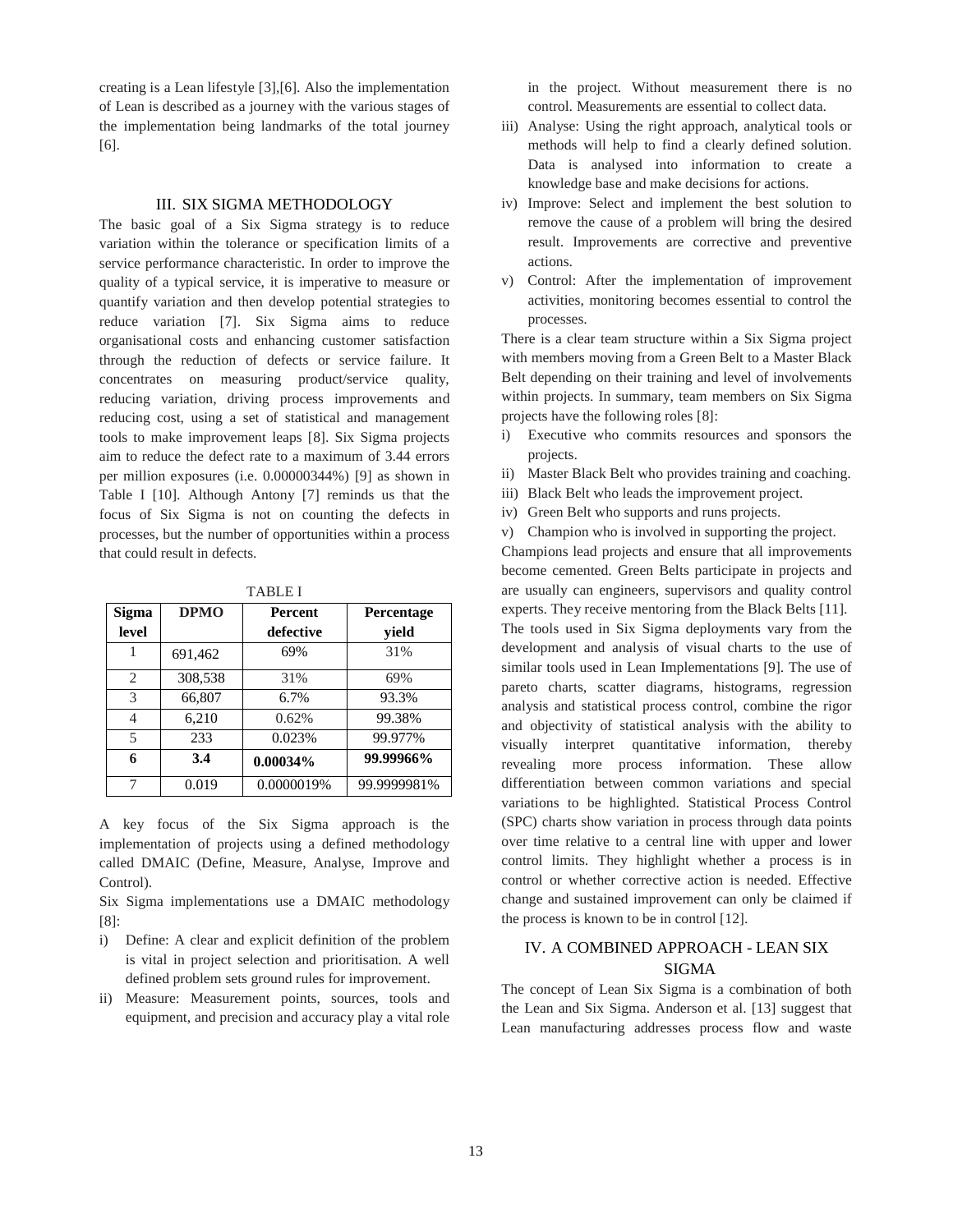whereas Six Sigma addresses variation and design. Smith [11] highlights that removing the low hanging fruit with Lean allows challenges to be identified that require a Six Sigma approach using statistical tools to uncover unseen roots and problems. the require is denoted that require a Six<br>tical tools to uncover unseen<br>that enhanced savings can be<br>that enhanced savings can be

Finally, Dedhia [8] suggests that enhanced savings can be achieved through combining the approaches Lean Six Sigma can be used in all sectors. Lean can reduce waste and improve process efficiency and Six Sigma can reduce variation and improve performance. Savings can be doubled when Lean and Six Sigma are used in a coordinated manner. Both can be used in non manufacturing environments. This is supported by O'Rouke [14] the intended outcome of Lean projects is that the combination of both the discipline of Six Sigma and the speed of Lean implementations will produce business and operational excellence. ix Sigma can be used in all sectors. Lean can reduce<br>and improve process efficiency and Six Sigma can<br>variation and improve performance. Savings can be<br>1 when Lean and Six Sigma are used in a<br>ated manner. Both can be used

Every organization strives to optimize its operations, further based on the type of problems, combining Lean and/or Six Sigma tools with traditional project management techniques can be a powerful combination as shown below in Figure 2 [15]:



Fig. 2: Lean Six Sigma Process, Tools and Business Results

This section briefly discussed the similarities and differences between the approaches, Lean and Six Sigma, before stating their combined approach.

Ferguson [16] states that recognising the differences between Lean or Six Sigma means that returns can be maximised by knowing when to use which in the right context and environment. Ferguson [16] outlines that:

- i) Lean is a philosophy, while Six Sigma is a programme.
- ii) Six Sigma project teams exclude those not involved and the benefits occurred from projects are specific to

departments. Lean is inclusive and involves the whole of the organisation.

- iii) Six Sigma focuses on cost and quality. Lean focuses on business strategy, organisational design/structure, culture and processes of the whole value stream. artments. Lean is inclusive and involves the whole<br>he organisation.<br>Sigma focuses on cost and quality. Lean focuses<br>business strategy, organisational design/structure,<br>ure and processes of the whole value stream.<br>Sigma foc
- iv) Six Sigma focuses on specifi identifies route causes, tests hypotheses, validates the analysis and suggests recommendations. On completion of projects Six Sigma teams disband.
- v) Lean is about continuous improvement as there will analysis and suggests recommendations. On completion of projects Six Sigma teams disband.<br>Lean is about continuous improvement as there will always be waste in the process. Lean is ongoing and in the new learning organisation, employees are continually building their skills and improving. Lean becomes part of their daily working lives. the new learning organisation, employees are<br>
continually building their skills and improving. Lean<br>
becomes part of their daily working lives.<br>
Proudlove et al. [17] explain that in practice Lean

appears to be a more participative, bottom-up approach than Six Sigma. One reason for this might be that Lean is characterised as relying more on intuition and deep insight for example when producing future state value than Six Sigma. One reason for this might be that<br>is characterised as relying more on intuition and<br>insight for example when producing future state<br>stream maps. Proudlove et al. [17] point out that:

- a) Six Sigma is a generic, root-cause and solution unknown problem-solving approach. Precisely what components of the process to change and what to change them to should emerge from the rigorous, analytical, data-driven methodology with potential over-emphasis on being data-driven, rather than problem-driven. own problem-solving approach. Precisely what<br>onents of the process to change and what to<br>ge them to should emerge from the rigorous,<br>tical, data-driven methodology with potential<br>emphasis on being data-driven, rather than
- b) Lean, in contrast, brings principles for improving flow Lean, in contrast, brings principles for improving flow<br>and some tried-and-tested solutions. These may be used at an early stage to construct a vision of the future configuration of the value stream, which may be used to guide and co-ordinate improvements.

Arhneiter and Maleyeff [18] suggest that Lean and Six to guide and co-ordinate improvements.<br>Arhneiter and Maleyeff [18] suggest that Lean and Six<br>Sigma can be integrated together in order to complement implementations. They [18] said that Lean organisations should make more use of data in decision making and use methodologies that promote a more scientific approach to quality. In turn, Six Sigma organisations can gain from training in Lean management methods to eliminate all forms of waste. logies that promote a more scientific approach to<br>In turn, Six Sigma organisations can gain from<br>in Lean management methods to eliminate all<br>waste.<br>supports the use of Lean Six Sigma in order to<br>positive financial impacts.

Dedhia supports the use of Lean Six Sigma in order to achieve positive financial impacts. Lean can reduce waste and improve process efficiency and Six Sigma can reduce variation and improve performance. Savings can be doubled when Lean and Six Sigma are used in a coordinated manner. Both can be used in non manufacturing environments but both require management's active support. doubled when Lean and Six Sigma are used in a coordinated manner. Both can be used in non manufacturing environments but both require management's active support.<br>Both six sigma and lean have at heart the business process

and the process improvement approaches. An holistic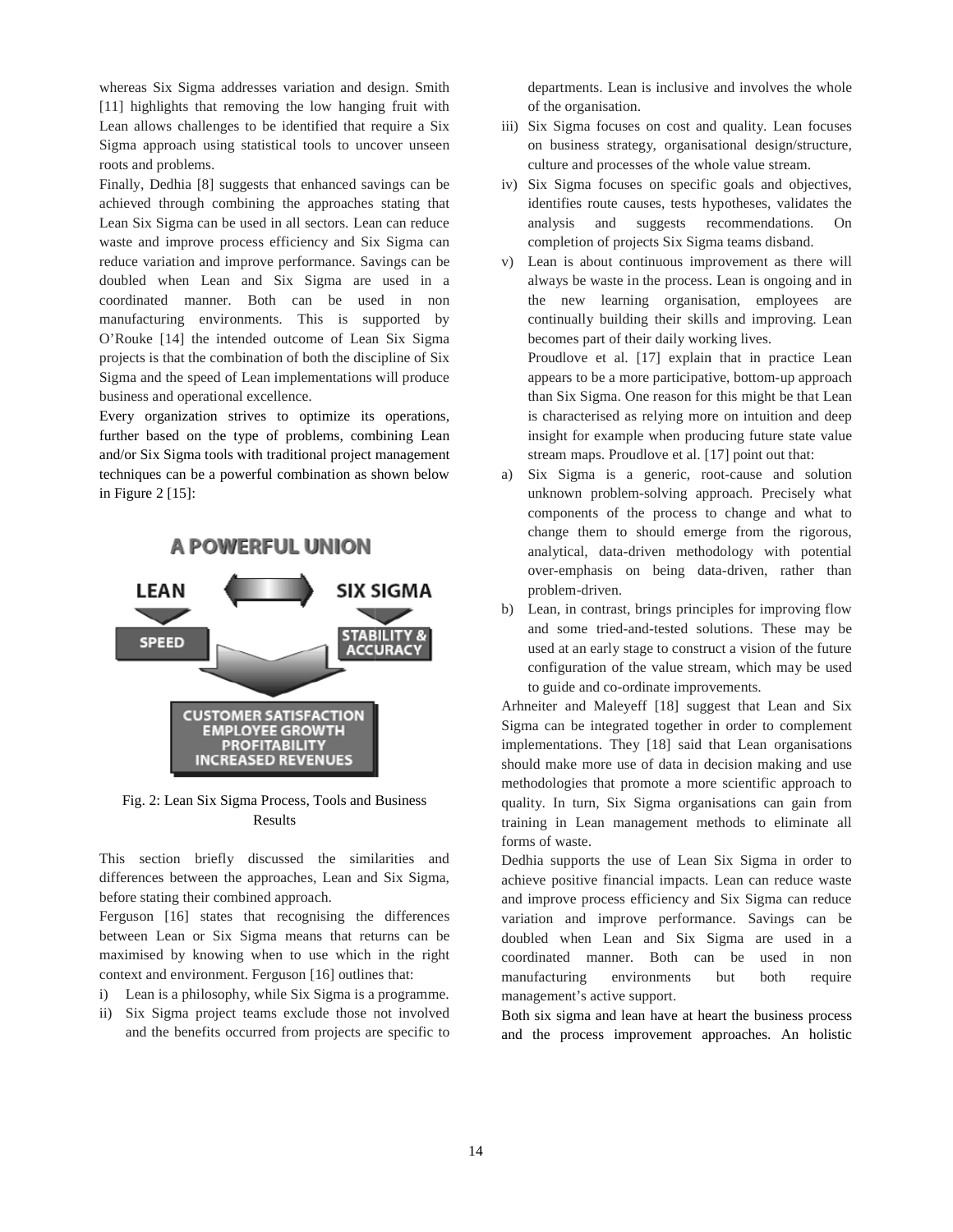model and methodology should thus retain this at its heart (Figure 3). The route through their approaches should depend primarily upon the issues that the organisation is facing and its nature, as well as being influenced by the organisation's and individual's aspirations and perceptions [19].



Fig. 3: A holistic model for business process improvement

#### V. CONCLUSION

Lean Six Sigma is a disciplined methodology which is rigorous, data driven, result-oriented approach to process improvement. It combines two industry recognized methodologies evolved at Motorola, GE, Toyo Xerox to name a few. By integrating tools and processes of Lean and Six Sigma, we're creating a powerful engine for improving quality, efficiency, and speed in every aspect of business. Lean and Six Sigma are initiatives that were born from the pursuit of operational excellence manufacturing companies. While Lean serves to eliminate waste, Six Sigma reduces process variability in striving for perfection. When combined, the result is a methodology that serves to improve processes, eliminate product or process defects and to reduce cycle times and accelerate processes. : A holistic model for business process improvement<br>V. CONCLUSION<br>Six Sigma is a disciplined methodology which is<br>us, data driven, result-oriented approach to process<br>vement. It combines two industry recognized<br>dologies ev and Six Sigma, we're creating a powerful engine for<br>ving quality, efficiency, and speed in every aspect of<br>sss. Lean and Six Sigma are initiatives that were born<br>the pursuit of operational excellence within ste, Six Sigma reduces process variability in striving for<br>fection. When combined, the result is a methodology<br>t serves to improve processes, eliminate product or<br>cess defects and to reduce cycle times and accelerate<br>cesse

Lean and Six Sigma are conceptually sound technically fool proof methodologies and is here to stay and deliver break through results for a long time to come. fool proof methodologies and is here to stay and deliver<br>break through results for a long time to come.<br>VI. REFERENCES<br>[1] Womack, J. P. and Jones, D. T. (1996), "Lean

#### VI. REFERENCES

- Thinking", *Simon & Schuster*, New York.
- [2] Holweg, M. (2007), "The genealogy of Lean Holweg, M. (2007), "The genealogy of Lean production", *Journal of Operations Management*, Vol. 26, No. 2, pp 420-437.
- [3] Hines, P., Found, P. and Harrison, R. (2008), Hines, P., Found, P. and Harrison, R. (2008), "Staying Lean: thriving, not just surviving", *Lean Enterprise Research Centre* , Cardiff University, Cardiff, ISBN 0902810111.
- [4] Bhatia, N. and Drew, J. (2007), "Applying Lean Bhatia, N. and Drew, J. (2007), "Applying Lean<br>Production to the Public Sector", *The McKinsey Quarterly*, June.
- [5] Esain, A., Williams, S. and Massey, L. (2008), "Combining Planned and Emergent Change in a "Combining Planned and Emergent Change in a Healthcare Lean Transformation", *Public Money*  and Management, Vol. 28, No. 1, February, pp<br>21-27.<br>Radnor, Z. and Bucci, G. (2007), "Evaluation of 21-27.
- [6] Radnor, Z. and Bucci, G. (2007), "Evaluation of Pacesetter, Lean, Senior Leadership and Operational Management within HMRC Processing", *HMRC*, London. Operational Management within HMRC<br>Processing", *HMRC*, London.<br>[7] Antony, J. (2006), "Six Sigma for Service
- Processes", *Business Process Management Management* Journal, Vol. 12, No. 2, pp 234-238.
- [8] Dedhia, N. S. (2005), "Six Sigma Basics", *Total*  Quality Management, Vol. 16, No. 5, pp 567-574.
- [9] Harrington, J. (2005), "Six Sigma: An Aspirin for Healthcare", *International Journal of Healthcare* Quality Assurance, Vol. 18, No. 7, pp 487-515. Healthcare", *International Journal of Healthcare Quality Assurance*, Vol. 18, No. 7, pp 487
- [10] http://en.wikipedia.org/wiki/Six\_Sigma
- [11] Smith, B. (2003), "Lean and Six Sigma A One-Two Punch", *Quality Progress Progress*, Vol. 36, No. 4, pp 37-41.
- [12] James, C., (2005), "Manufacturing Prescription for *Improving Healthcare Quality"*, *Hospital* for Improving Healthcare Quality", Hospital *Topics*, Vol. 83, No. 1, pp 2 2-8.
- [13] Anderson, R., Eriksson, H. and Torstensson, H. (2006), "Similarities and Difference Between (2006), "Similarities and Difference Between<br>TQM, Six Sigma and Lean", *The TQM Magazine*, Vol. 18, No. 3, pp 282-296.
- [14] O'Rourke, P. (2005), "A Multiple Case Comparison of Lean Six Sigma Deployment and Implementation Strategies", *Conference on Quality and Improvement*  Proceedings, Vol. 59, pp 581-591. Vol. 18, No. 3, pp 282-296.<br>
O'Rourke, P. (2005), "A Multiple Case<br>
Comparison of Lean Six Sigma Deployment and<br>
Implementation Strategies", *ASQ World*
- [15] http://www.google.co.in/images?q=lean+sigma+d maic+dmadv&hl=en&source=hp&gbv=2&aq=f& aqi=&aql=&oq. http://www.google.co.in/images?q=lean+sigma+d<br>maic+dmadv&hl=en&source=hp&gbv=2&aq=f&<br>aqi=&aql=&oq.<br>Ferguson, D. (2007), "Lean and Six Sigma – The
- [16] Ferguson, D. (2007), "Lean and Six Sigma The Same or Different", *Management Services*, Vol. 51, No. 3, pp 12-13.
- [17] Proudlove, N., Moxham, C., and Boaden, R. (2008), "Lessons for Lean in Healthcare from Proudlove, N., Moxham, C., and Boaden, R. (2008), "Lessons for Lean in Healthcare from using Six Sigma in the *NHS"*, *Public Money and Management*, Vol. 28, No. 1, pp 27 27-34.